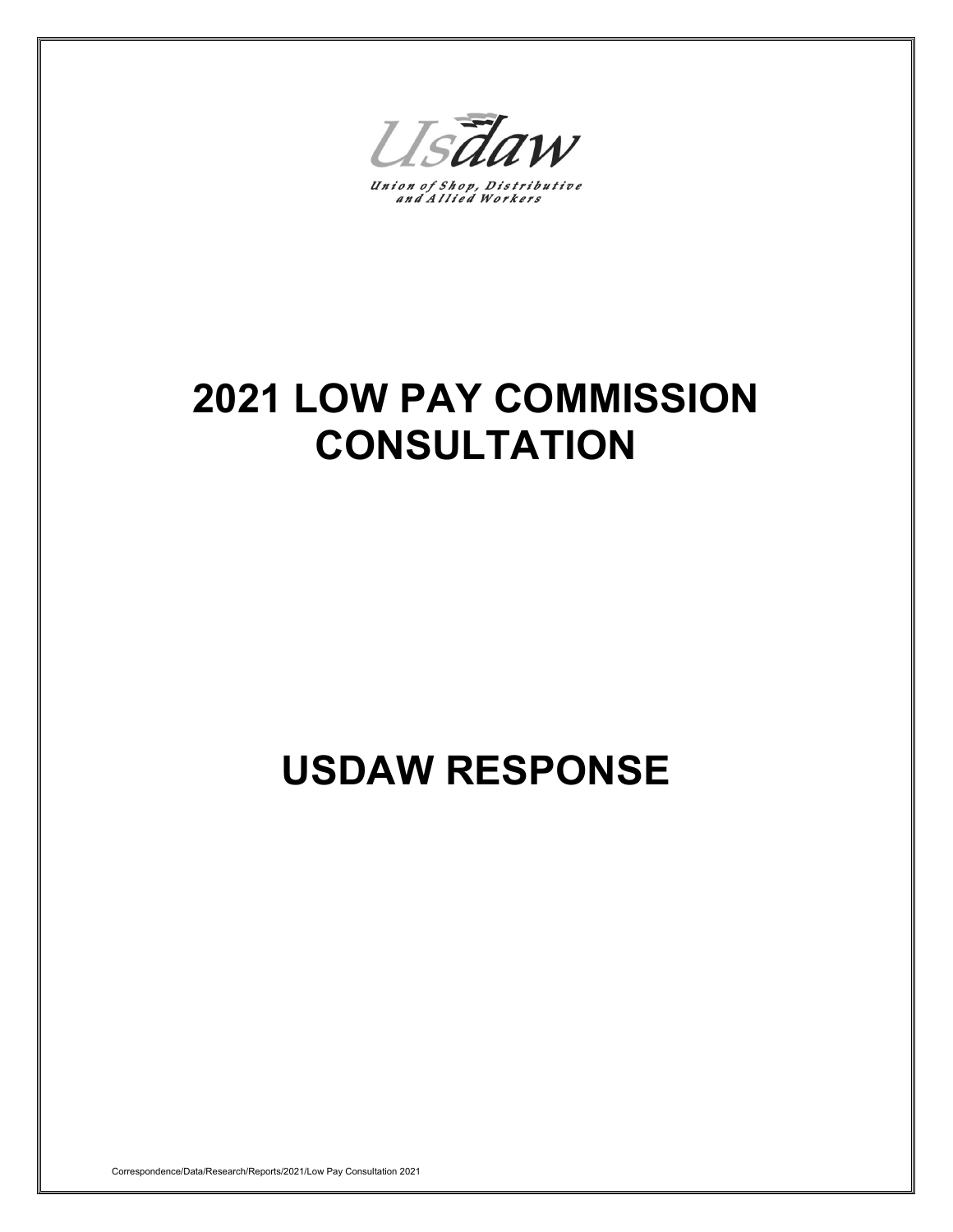## **Executive Summary**

- 1. The impact of the Coronavirus crisis continues to be felt across our economy and society, even as we emerge from the current restrictions. It is also clear that further restrictions over the next 12 months remain a distinct possibility. Workers in retail, distribution and many other low paid industries have shown just how vital they are to keeping the UK economy afloat during a time of extreme pressure.
- 2. As we emerge from the pandemic, these key workers must not be forgotten. They stepped up during the crisis and it is right that their contribution continues to be recognised going forward, with a wage they can live on.
- 3. The impact of the Coronavirus pandemic on the hours available to workers varied significantly across different sectors. Workers deserve a right to a normal hours contract to end the uncertainty many face.
- 4. The priority policy across Government and Government bodies must be to bring confidence back to the economy and ensure that people get spending again, by putting more money in people's pockets.
- 5. The National Living Wage should be increased at least in line with the planned target to reach 66% of median earnings by 2024. Usdaw continues to campaign for an immediate National Living Wage of at least £10 per hour for all workers.
- 6. The cost of living and the impact of long term cuts to in-work benefits are a major concern for Usdaw and for low paid workers more generally, particularly women and black workers.
- 7. There has been no indication of cuts to jobs as a result of increases to the National Living Wage.
- 8. Usdaw maintains that the National Living Wage should be paid to all workers, regardless of age.
- 9. The Low Pay Commission should go ahead with its intention to raise the Apprenticeship Rate to the same level as the 16-17 year old rate and youth rates should abolished as soon as possible.
- 10. Rigorous enforcement must continue to be a priority, with stringent penalties and prosecutions to ensure a credible deterrent.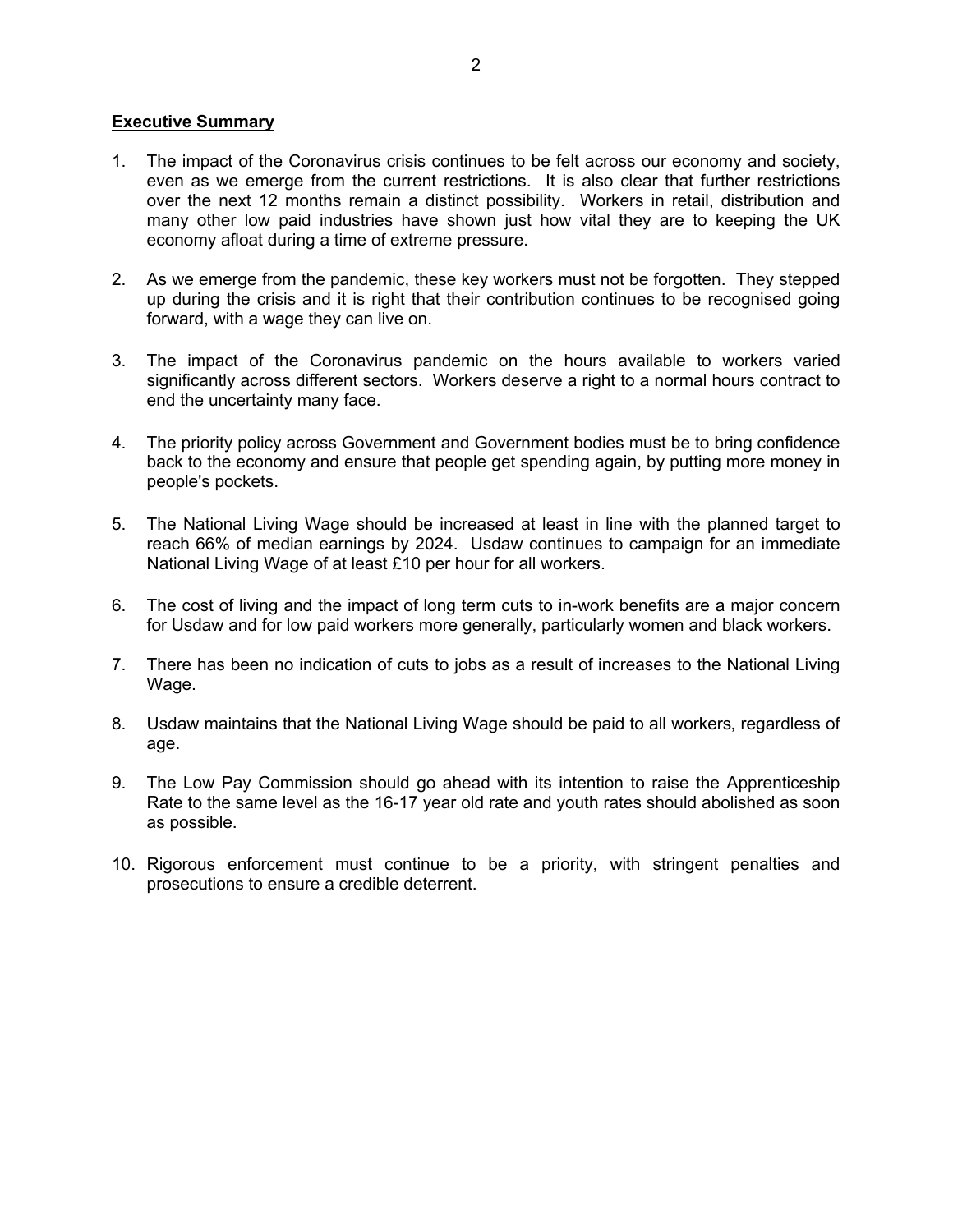## **1. About Usdaw**

Usdaw is the UK's fifth largest Union, with around 400,000 members. The majority of our members are employed in the Retail Sector, but we also have significant membership in road transport, warehousing, food manufacturing, pharmaceuticals, call centres and home shopping.

Usdaw holds national agreements with four of the UK's biggest food retailers – the Co-op, Morrisons, Tesco and Sainsbury's, and we are also the recognised trade union for Asda stores in Northern Ireland. In the non-food sector we negotiate pay with Argos, Next Distribution and Poundland nationally, as well as Primark in Northern Ireland. We also hold a range of agreements covering food manufacturing and distribution sites at national and local level. Usdaw conducts around 180 separate pay negotiations each year, mainly in low paying industries, giving us a valuable insight into the state of the labour market.

As a Union representing workers in low paying sectors, the National Living Wage is a key issue for Usdaw and we have consistently engaged with the process of setting the National Minimum and Living Wages. Usdaw strongly supports an increase in the National Minimum Wage to at least £10 per hour, to cover all workers.

## **Economic Outlook**

**2. What are your views on the economic outlook and business conditions in the UK for the period up to April 2022?**

#### **The UK economy**

The Coronavirus pandemic continues to have a significant impact on the economy, although with considerable variation and divergence across different sectors. However, whilst the possibility of future lockdowns and further disruption cannot be discounted, the opening up of wider society and the removal of restrictions has led to brighter forecasts for the economy as a whole.

As restrictions continue to be lifted in the weeks and months ahead, the economy is likely to grow relatively strongly. The Organisation for Economic Co-Operation and Development projects that GDP will rise by 7.2% in 2021, having contracted by 9.8% in 2020. This strong forecast for the UK economy reflects the progress made with the vaccination roll-out and the removal of some restrictions. Similarly, data from the Office of National Statistics shows that 87% of UK businesses were trading in the second half of May 2021, with a further 3% intending to restart trading in the following fortnight. In spite of this, it is also projected that the UK's growth rate could be 0.5% a year lower than previously expected going forward, demonstrating the potential for long-term economic ramifications.

Unemployment remains relatively low, with the LFS unemployment rate falling to 4.7% in the three months to April 2021. In the short-term, the extension of the Government's employment support schemes will likely limit any significant rise in unemployment. However, the significance of the Government's furlough scheme means that when it ends, unemployment is likely to rise, perhaps substantially. While the number of retail workers on furlough has dropped, the latest provisional data shows that over 600,000 retail workers were still on the scheme at the end of April.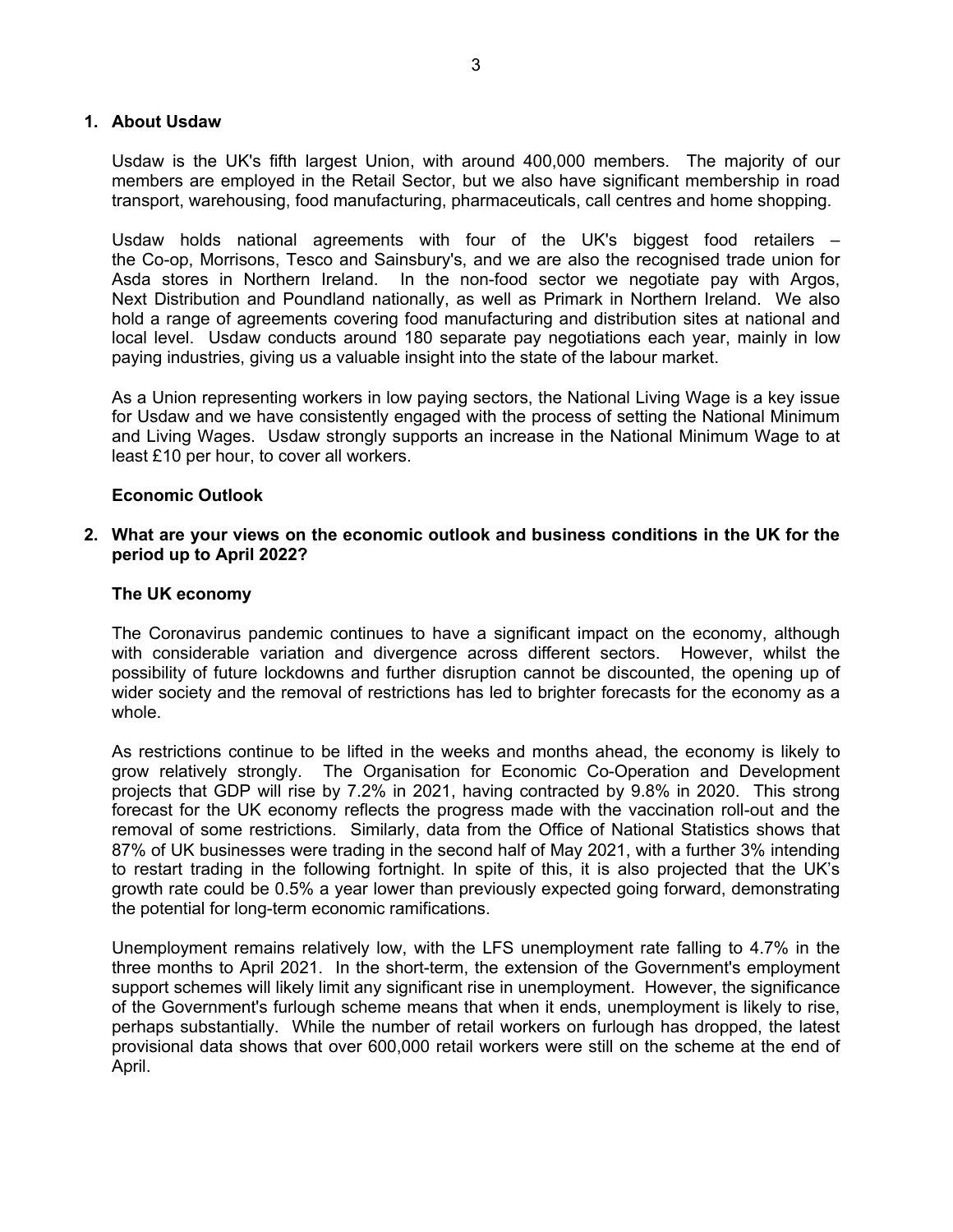As society has opened up, inflation has jumped, up to 3.3% RPI and 2.1% CPI according to the Office of National Statistics. The jump in CPI May, from 1.5%% in April was influenced by what happened last year during the first lockdown and driven by fuel costs and clothing prices. The further lifting of restrictions on the economy mean further increases are highly likely over the coming months.

Growth in average total pay (including bonuses) among employees for the three months February to April 2021 was 5.6% and growth in regular pay (excluding bonuses) was also 5.6%. In part this was driven by compositional effects of a fall in the number and proportion of lower paid employee jobs. Current average pay growth rates are being affected upwards by a fall in the number and proportion of lower paid jobs, compared with before the pandemic. It is estimated the net impact of recent job losses is to increase the estimate of average pay by approximately 1.5%, suggesting an underlying wage growth of around 4.1%.

With regards to future pay prospects**,** according to XpertHR, the median basic pay award in the three months to the end of April 2021 was 1.9%, which is the median's highest level since the quarter to the end of November 2020. Following a period of four consecutive rolling quarters at 1%, the median has moved upwards due to April 2021's pay deals entering the sample. Whilst pay freezes continue to be common within this month's XpertHR sample, they make up a smaller percentage of the sample than in the previous rolling quarter, accounting for 23.5% of pay deals, down from 33.5%. Alongside this, almost half (49.25%) of the pay deals effective in April 2021 within the sample are worth 2% or more. This suggests that pay settlement levels are now beginning to recover from the initial economic shock of the Coronavirus, with more recent pay deals trending upwards.

Some areas of the economy performed well during lockdowns, including online and food sales, areas typically staffed by key workers. A policy response must focus on the lowest paid workers who have been on the frontline helping get the country through the pandemic and are the workers with the greatest need for a meaningful increase to their pay. This will both acknowledge the extraordinary contributions of key workers as we continue to navigate through the Coronavirus pandemic but also help to deliver strong growth by putting money in the pockets of those most likely to spend it as our economy and society continues to open up.

In recent months, there has been a significant increase in the number of job vacancies across the economy. Recent ONS figures show that there were 657,000 vacancies on 18 May, an increase of almost 300,000 during the course of this year. The number of vacancies is likely to have grown since significant parts of the economy have continued to re-open. Recently, UK Hospitality estimated that there was a shortfall of around 188,000 workers in the hospitality industry alone.

With the economy reopening and labour shortages in some sectors following the end of free movement, there are clear signs of labour market tightening. This is likely to result in an upward pressure on pay.

#### **Retail Sector Performance and Prospects**

The Coronavirus had 'two-speed' impact on the retail sector. Food retail and DIY stores saw significant increases in sales and online retailers have fared very well through the crisis. Food sales were up 5.4% in comparison to the previous years and online sales were up 30.2%. However, non-food retail was negatively affected as a result of the requirement to close stores, with a fall in sales of 12.4%. Retailers that continued to operate throughout the pandemic saw significant numbers of customers throughout.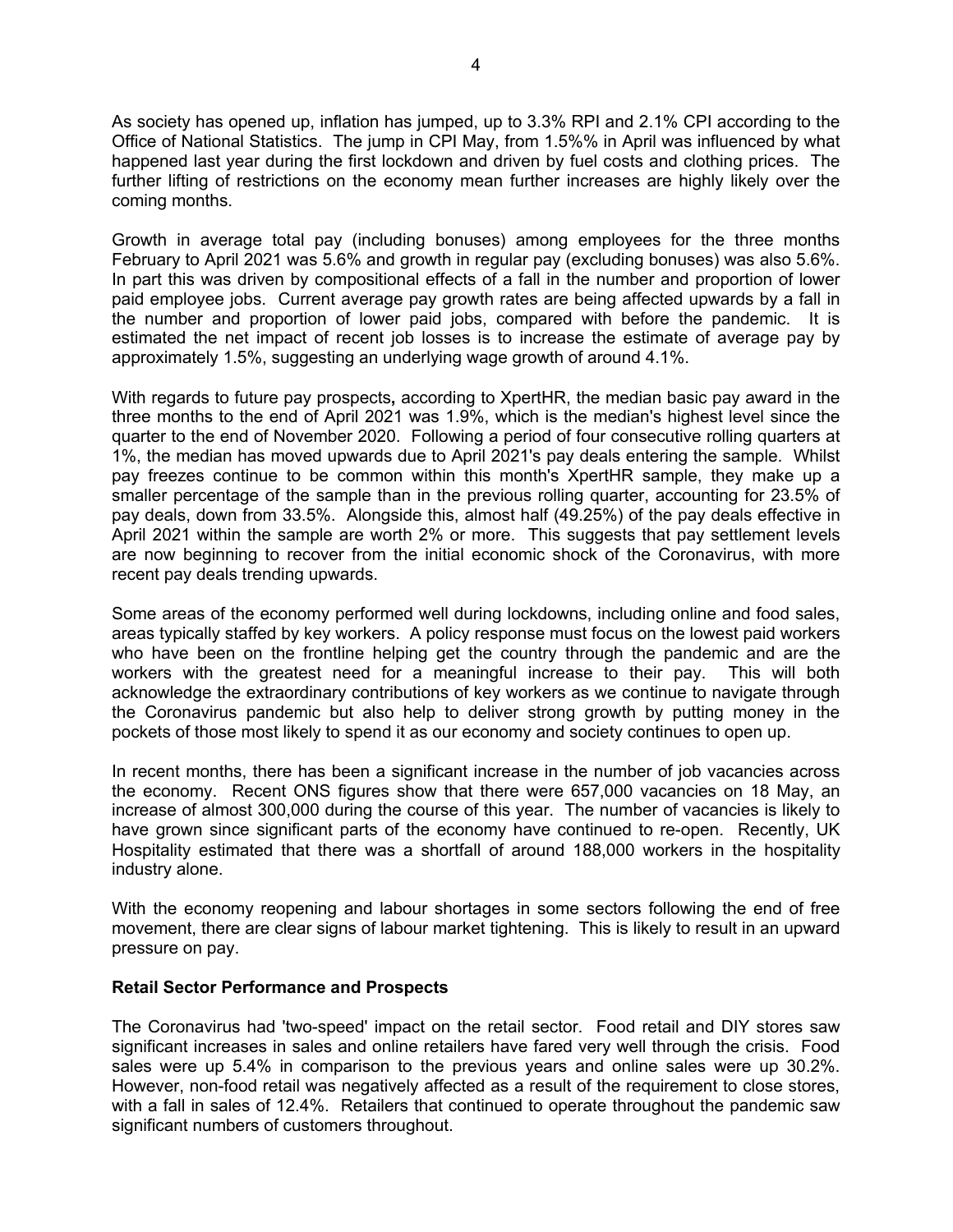The impact of easing restrictions, including the re-opening of all non-essential retail from 12 April in England and Wales and from 26 April in Scotland, has been to check the progression of some of these shifting trends. Retail sales grew 9.2% in April off the back of these changes, driven by non-food increases, such as increased sales of 69.4% in clothing stores. All retail sectors reported a fall in their proportions of online sales as physical stores reopened and the overall volume of sales increased by 2.6% in the three months to April 2021 compared to the previous three months.

It is forecast that such developments will continue through the year. Forecast UK Retail Sales Growth from the Centre for Retail Research is that food sales will fall 1.6% and online sales will fall 9.1% when compared to 2020, but that non-food sales will increase 15.1%. Overall, the online share of retail is projected to be 27.1% in 2021, down from 29.8% in 2020 but still significantly up from 2019 and earlier.

The easing of restrictions and reopening of large sections of retail has led to a significant increase in retail footfall through April and May and it is widely predicted that this will continue through the next year, reflecting pent-up demand for physical shopping in stores. However, this will not in itself make up for what was a bruising year for our high streets.

## **3. To what extent have employers been affected by other major trends in the economy and labour market: for example, Brexit, the shift to homeworking or any changes in the numbers of migrant workers in the UK.**

## **Shift to Homeworking**

Many retail workers have been working throughout the pandemic, on the frontline, to keep our country going. In non-food retail stores that did close, many were supported by the Government's furlough scheme.

# **Brexit**

The impact of Britain's exit from the European Union remains of concern to retailers. UK retailers selling imported goods from the EU or exporting products to the EU have faced huge changes in the way they do business. Rules of origin and the issue of associated tariffs remain complex points and the British Retail Consortium has reported that at least 50 UK retailers have struggled with the new trade rules. Publicly, Tesco has raised concerns and has held talks with the Irish and UK governments over the rules of origin, as they are designed for a type of international trade very different to the supermarket distribution networks long established between the UK and Ireland, which is essentially a domestic distribution model. Furthermore, supermarket suppliers have threatened to exit the Northern Ireland market if there is no border deal.

The Chairman of JD Sports, Peter Cowgill, has also raised concerned saying Brexit red tape and delays in shipping goods to mainland Europe will lead to "double-digit millions" in extra costs. JD Sports has raised the possibility of opening a separate distribution centre within the European Free Trade Area in an effort to avoid delays and red tape.

As previously highlighted, Brexit also appears to have caused a tightening of the labour market as previous migrant workers have returned home, frequently as a result of Covid concerns, and the restrictions on freedom of movement.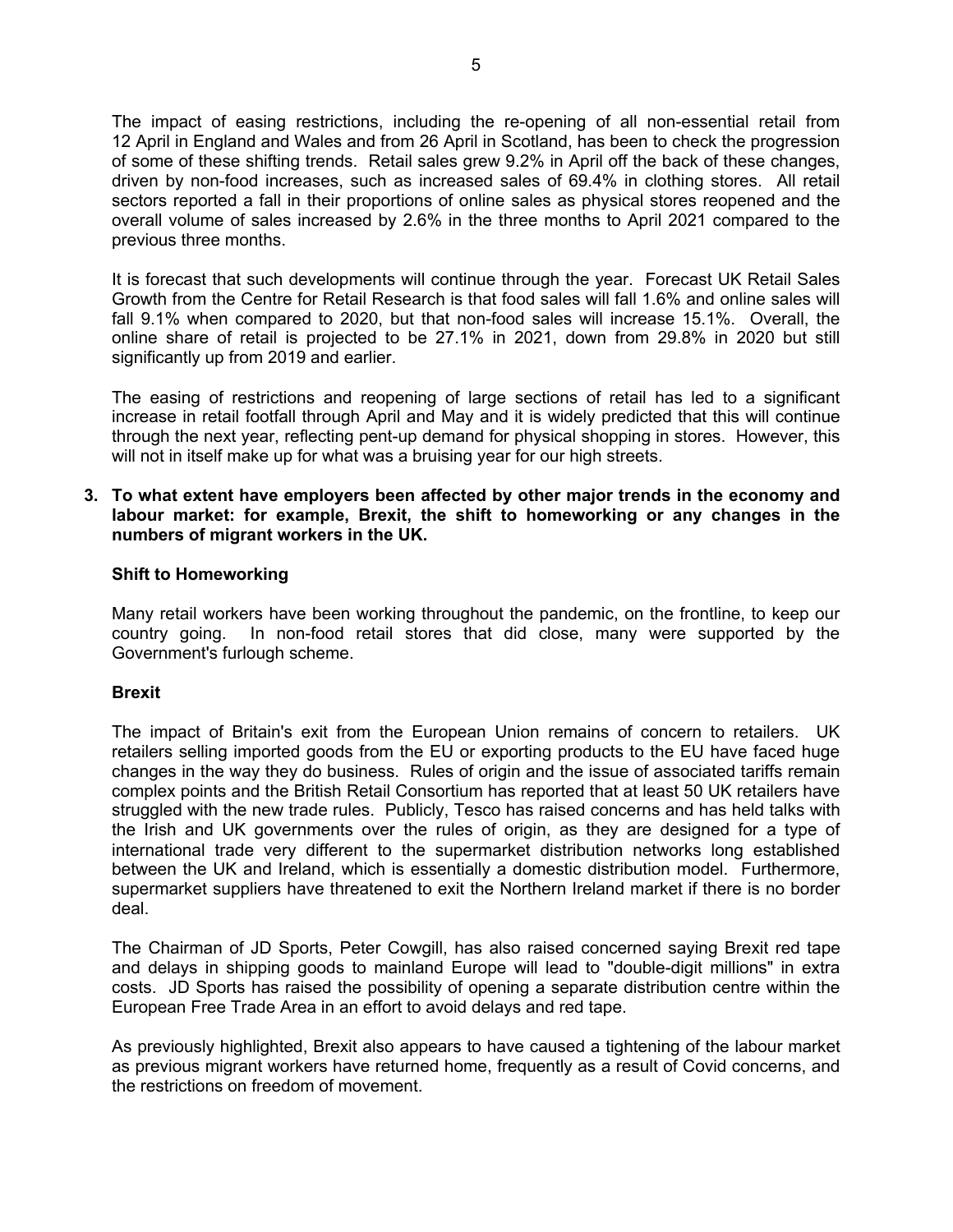- **4. What is your experience over the past year in the following areas?** 
	- **Prices and profits**
	- **Productivity**
	- **Pay structures and differentials**
	- **Wider benefits available to workers (including premium pay and non-pay benefits across the workforce)**
	- **Quality of work, including contract types, flexibility and work intensification (e.g. greater expectations for workers to work more flexibly, with greater effort, to higher standard etc)**
	- **Progression and job moves**
	- **Training**
	- **Investment**
	- **Business debt**

For many years the retail sector as a whole, in particular the High Street, has been experiencing significant and fundamental challenges, caused by a range of structural issues. Such challenges include changing customer habits, business rates and the significant advantages enjoyed by online retailers over bricks-and-mortar stores. Many of these structural challenges and ongoing trends have been accelerated by the Coronavirus pandemic. Where job losses and closures have occurred, these have usually been related to these challenges, company performance and market competition. When the various streams of Government support, including furlough, end more job losses and store closures are likely to occur. Since its introduction, Usdaw has not dealt with any closures or job losses that have been attributed to the National Living Wage.

Particularly in light of the last year and the ongoing impact of the pandemic, there is an urgent need for a recovery plan for the retail sector. Such a plan must involve Government, retailers and workplace representatives working together, to truly tackle the major issues facing retail, including reforming business rates, investing in training and skills and attracting more consumers to physical stores. It is our belief that a key tenant of such a plan should be a £10 per hour minimum wage, as well as workers having a right to a contract based on their normal working hours.

However, Usdaw firmly believes that the current crisis across the retail sector is caused by structural issues affecting the sector, the uneven playing field between online and bricks-andmortar retails and Coronavirus restrictions. The issues all require significant intervention and support from Government and without this support the sector is likely to fail to prosper. The scale of these issues, and the impact on the sector, is unlikely to be significantly impacted by the recommendations of the Low Pay Commission.

A further key method of both resolving long standing issues affecting the sector and responding to the effects of the Coronavirus crisis is to improve productivity. The relationship between higher wages and improved productivity is long established and organisations across a variety of sectors that pay the Living Wage Foundation-accredited Living Wage, have reported improvements in staff loyalty, engagement, productivity, staff turnover, absenteeism and stronger corporate reputation. Through improving terms and conditions in retail, and across the economy, it is clear that we will be able to deliver improvements to overall productivity.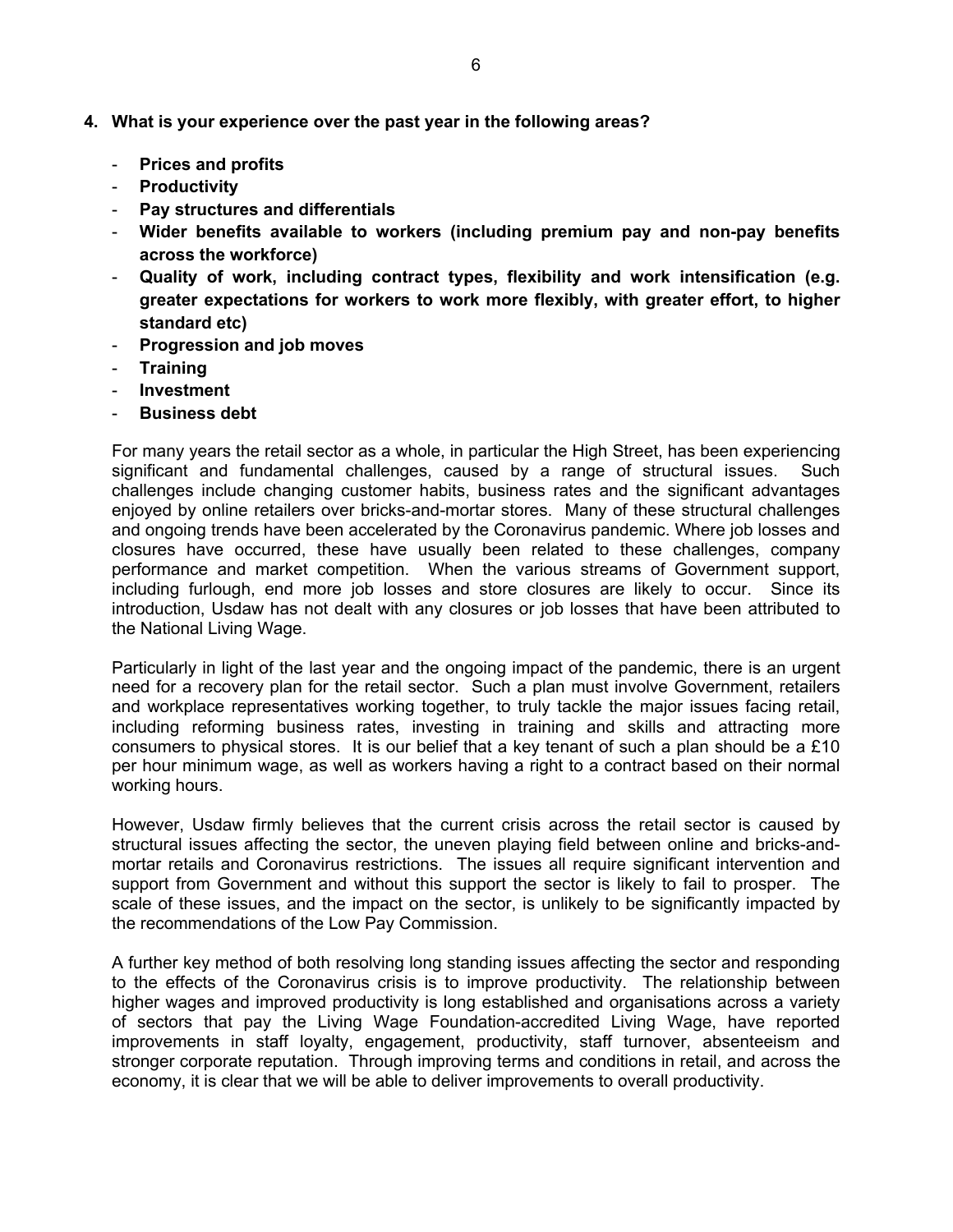Such an approach to improving productivity is likely to be more effective than automation. Even when used in a positive way, to ensure automation increases productivity employers still need workforce buy-in. Automation, as well as new technologies and the use of Artificial Intelligence to manage staff, remains an issue of concern for Usdaw and our members. In a recent survey of our members, conducted in September 2020 alongside the Institute for the Future of Work, 33% reported that their role had been 'extremely' changed by new technology since Covid-19. Just 4.6% felt that their employer would invest in staff over the next five years. 66% disagreed with notion that they were confident that the new technology used by their employer had been designed with their best interests in mind and 55% felt that increased technology over the next five years would make staff wellbeing worse.

Rather than being used as an excuse not to invest properly in staff and to start a race to the bottom on workers conditions, new technology must be used to enhance the quality of work and enrich jobs. In order to do this, the retail sector must adapt, starting with retailers consulting properly with their workforce over the introduction of new technology, rather than taking a shortterm cost cutting approach.

## **Recent Pay Settlements**

XpertHR figures show that the median basic pay award in the three months to the end of March 2021 was 1%, which was unchanged for the fourth consecutive rolling quarter. Pay freezes continue to be a feature, making up 33.5% of pay deals. Where a pay increase has been awarded, the most common increase was 2%. The trend of a majority of workers receiving a deal worth less in percentage terms than last year's pay award has continued, with 76.9% receiving a lower percentage increase. 16% of workers in the sample received the same percentage increase as last year, with 7.1% receiving a higher percentage increase.

#### **The Co-operative Group**

Hourly rate for Customer Team Members increases to £9.50 per hour, up from £9.

#### **Morrisons**

Hourly rate increases to £10.00 per hour, up from £9.20.

#### **Sainsbury's**

Hourly rate increases to £9.50 per hour, up from £9.30.

#### **Tesco**

Hourly rate increases to £9.55 per hour, up from £9.30, effective from 5 September.

#### **Poundland**

A new basic hourly rate of £9.00 per hour, up from £8.72. This is the first time that the basic hourly rate in Poundland has been above the level of the National Minimum/Living Wage.

#### **5. Apart from the minimum wage, what other factors affect workers in low-paying sectors and occupations?**

#### **The Cost of Living for Low Paid Workers**

Those most vulnerable to the effects of a turbulent economy are always those with the lowest personal income. This group is therefore the least resilient to economic change. During the pandemic, the impact on low-paid workers diverged significantly. In online and food sales, demand during the past year as a result of increased sales meant that many workers were able to work more hours, through increased overtime opportunities. However, in non-food retail and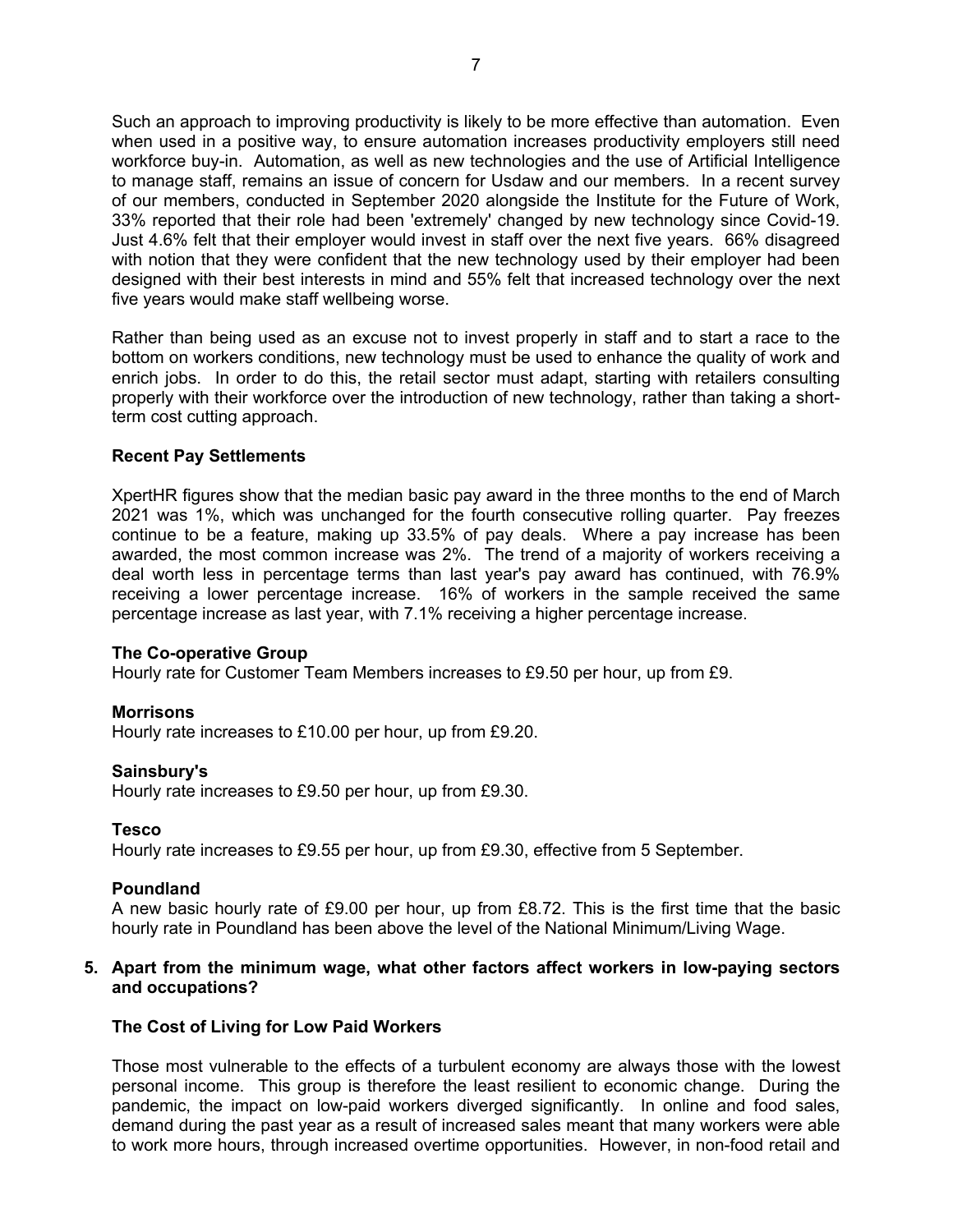other areas of the economy that were hit hard by the pandemic, or forced to close for some time, workers experienced a cut in their hours or take-home pay, including many who were on furlough. In some of these businesses, low paid workers in retail were some of the first to be impacted by the Coronavirus downturn and some of the last to return to work. Loss of hours and furlough have plunged many low paid workers, who were already in a precarious position, into severe financial uncertainty.

Recently, inflation has risen significantly to 3.3% RPI and 2.1% CPI according to the Office of National Statistics. Further increases are highly likely over the coming months and higher levels of inflation may become a consistent feature for the short and medium-term. XpertHR's full-year forecast for RPI inflation is 2.6%, with a forecast that inflation could peak at 3.3% in Q4.

For many low paid workers, the overall inflation rates do not reflect the true cost of living. For example, according to the most recent figures, almost all Local Authorities in England have raised Council Tax in 2021, with 83 of those authorities increasing rates by more than the 5% cap recommended by the Government. There are 13 councils that have increased rates by more than 6%, including East Riding of Yorkshire, Wrexham and Hammersmith and Fulham. In addition, The Family Childcare Trust survey, released in February 2021, showed that childcare costs have continued to outstrip both inflation and average earnings. On 1 March 2021 rail fares in England and Wales increased by 2.6% (the first time the Government has chosen to put up prices above RPI inflation since 2013).

Such costs have meant that many low-paid workers are struggling to make ends meet. In a recent cost of living survey of our members, 42% of respondents have had to rely on unsecured borrowing to pay everyday bills in the past 12 months. Although the cost of living does not currently feature within the remit of the Low Pay Commission for setting the National Living Wage or Minimum Wage rates, Usdaw is of the firm view that it should be a key consideration. The overwhelming majority (98%) of Usdaw members have told us that the National Living Wage should take into account the cost of living for low paid workers.

It should also be noted that whilst low paid workers were previously able to rely on in-work benefits to top up low pay, this vital safety net has been significantly undermined in recent years as a result of the following:

- A 'two-child policy' for support through Child Tax Credits, Universal Credit (UC) and Housing Benefit, meaning that the child elements of UC and Child Tax Credits will not include a third or subsequent child born after 6 April 2017 (with limited exceptions).
- The 'first child premium' within UC and the equivalent family element within Tax Credits (worth £545 per year) are abolished for new claimants.
- Parents claiming UC, including lone parents, will be expected to have work focused interviews when their youngest child turns one year old, start work preparation when they are two years old and look for work when they turn three years old.
- 18 to 21 year olds who have been claiming UC for six months will have to apply for either training or apprenticeships or attend a work placement (unless they are exempt because they are considered to be vulnerable).
- The withdrawal of Housing Benefit entitlement for some 18 to 21 year olds.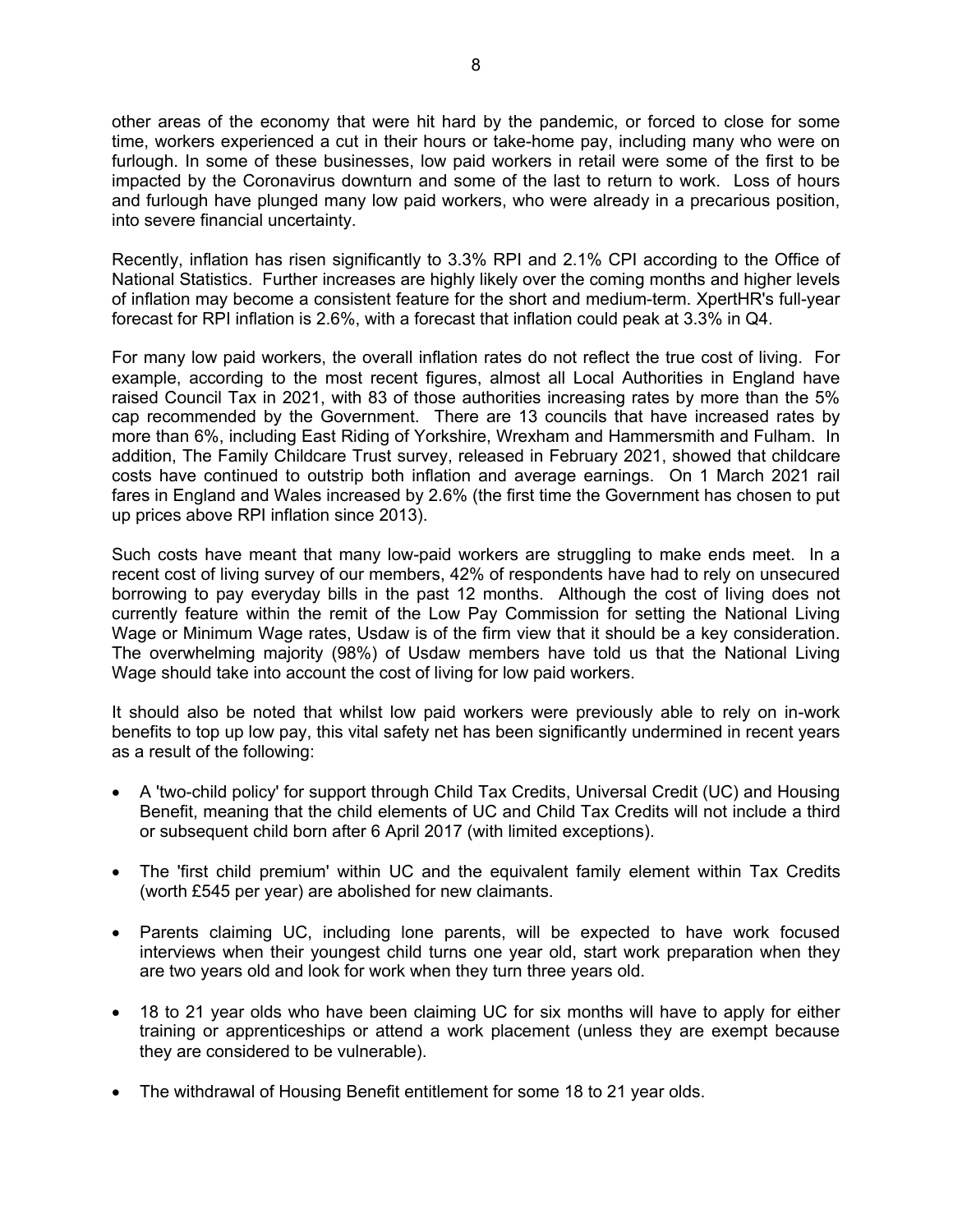The next stage of Universal Credit was rolled back following concerns about the controversial new benefits system. Analysis by the Resolution Foundation think-tank suggests that 3.2 million households could lose an average of £48 per week. Since the start of the Covid-19 crisis, 3.6 million people have made new claims for Universal Credit. Although the Universal Credit uplift has been extended, it is set to end in September 2021.

## **The National Living Wage**

#### **6. What has been the impact of the NLW in the past year?**

The majority of Usdaw members currently earn above the National Living Wage. The four major supermarkets with which Usdaw negotiates pay all staff a basic rate which is higher than the National Living Wage and seek to maintain a gap above the statutory minimum.

The relatively small increase in the National Living Wage in April 2021 has meant that many retailers have used this opportunity to open up a more significant gap between their rates of pay and the National Living Wage.

| <b>Employer</b>               | <b>Hourly Rate</b>  | London               |
|-------------------------------|---------------------|----------------------|
| Aldi                          | £9.55               | £11.07               |
| M&S                           | £9.20               | £10.45               |
| <b>Morrisons</b>              | £10.00              | £10.85               |
| Asda                          | £9.18               | £9.76                |
| Ikea((Living Wage Accredited) | £9.50               | £10.85               |
| Lidl                          | £9.50               | £10.85               |
| Sainsbury's                   | £9.50               | £10.10               |
| Argos                         | £9.50               | £10.10               |
| Tesco                         | £9.55 (from 5 Sept) | £10.23 (from 5 Sept) |
| Co-op (Co-op Group)           | £9.50               | £9.50                |

The table below shows basic pay rates across a number of major retailers.

From the above, it can be seen that whilst the National Living Wage has had an impact on a number of retailers, many are still electing to pay significantly above the statutory rate, especially in London.

Away from major supermarkets and food retail, in some sectors, such as warehouse and distribution, the National Living Wage has had more of an impact on pay rates and Usdaw notes a recent survey from Incomes Data Research which shows that nearly half the employers in their survey sample increased their lowest rates of pay in pay in order to comply with the new statutory minimums in April 2021.

Usdaw's aim is to negotiate a real Living Wage for all our members, in line with the Living Wage Foundation rates which take into account the amount needed to maintain a decent standard of living. We are campaigning for a National Minimum Wage of at least £10 per hour for all ages.

## **7. To what extent has the NLW affected different groups of workers, particularly those with protected characteristics (for example women, ethnic minorities) and migrant workers?**

It is clear that women are over-represented in low paid jobs. The recent cost of living survey of our members showed that women are less than 50% as likely to earn over £10 per hour. The reasons for this are complex. Work undertaken by women has been traditionally undervalued,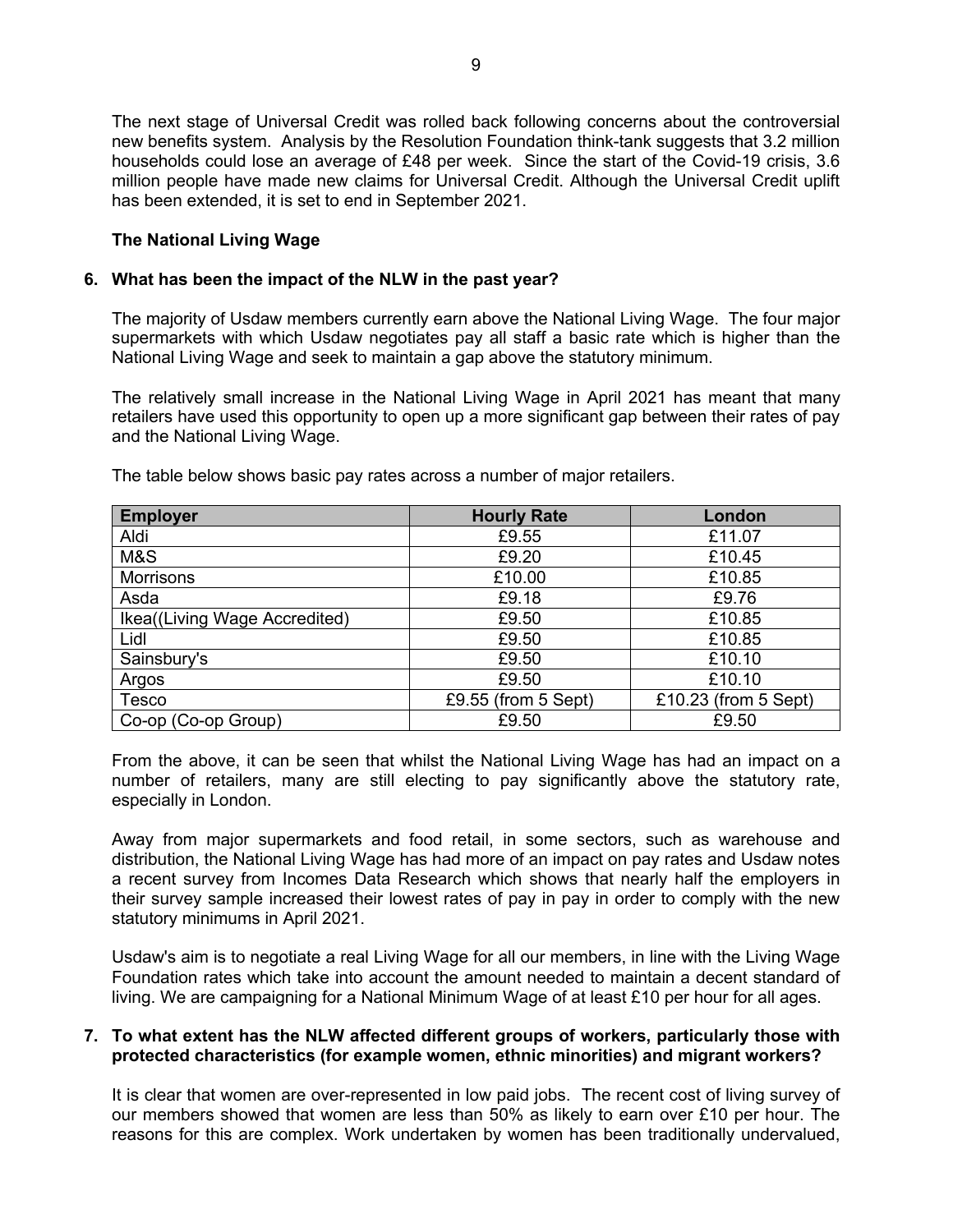particularly in sectors such as retail. In addition, studies continue to show that women spend significantly more time on housework and domestic chores and are more likely to be balancing their work with unpaid childcare and caring responsibilities. This frequently means that women do not get the same opportunities to progress in the workplace. This is likely to have been exacerbated the pandemic. Our recent survey found that two-thirds of working mothers who had to take time off work to look after a child due to the pandemic lost pay as a result and 49% of working mothers have been financially affected as a result of home schooling, including losing pay or purchasing equipment. Usdaw's evidence shows that an increase in the National Living Wage to £10 per hour would have a significant positive impact on closing the gender pay gap.

Black workers are overrepresented in low paid, insecure, jobs compared to higher paid jobs. The Usdaw survey results show that black workers are significantly more likely to be worried about paying monthly bills (52% to 41%) and future job security (64% to 46%). These results reflect findings from other organisations showing that Black workers and their families are at the sharp end of austerity and any cutbacks to the social security system. Such work has built upon findings from the McGregor Smith review looking at racism at work found that the UK economy could benefit by £24 billion if black workers progressed at work at the same rate as white colleagues, demonstrating the barriers to participation and progression at work that black workers face. Usdaw continues to strongly support mandatory Ethnicity Pay Gap reporting.

## **8. How has the NLW's impact varied across different areas of the UK?**

Where we have national agreements with companies, the vast majority have a single rate of pay across all locations, except for some which have a higher rate in London, as in the table provided in response to question 5. A few, such as Ocado, do have marginally different rates in different parts of the UK. However, where base rates have risen any higher rates have tended to rise by a similar amount. As such, any regional variation of the impact of the National Living Wage has been negligible.

## **9. The Government's remit for the NLW is based on achieving a target of two-thirds of median earnings by 2024. Based on forecasts, our current central projection for the April 2024 NLW rate is £10.33. What are your views on this target?**

Figures show that average earnings are increasing again as we come out of the Coronavirus pandemic, driven in part by compositional effects of a fall in the number and proportion of lower paid employee jobs. Growth in average total pay (including bonuses) and growth in regular pay (excluding bonuses) among employees for the three months February to April 2021 was 5.6%%. Current average pay growth rates are being affected upwards by a fall in the number and proportion of lower paid jobs, compared with before the Coronavirus (Covid-19) pandemic. It is estimated the net impact of recent job losses is to increase the estimate of average pay by approximately 1.5%, suggesting an underlying wage growth of around 4.1%. Analysts from XpertHR have forecast overall average earnings growth for 2021 at 3.8%.

It is important that any growth in average earnings continue to outstrip inflation. Following the financial crisis of 2008, it was clear that allowing wages to stagnate slowed down the recovery and brought about a long-term decline in real wages. Increases to average earnings should not be used as an excuse to downgrade or miss the Government's target. Significant growth in the minimum wage is needed as a policy tool to aid economic recovery and reward the nation's key workers, by making sure that those more likely to spend their money have more money in their pockets, in order to stimulate the economy.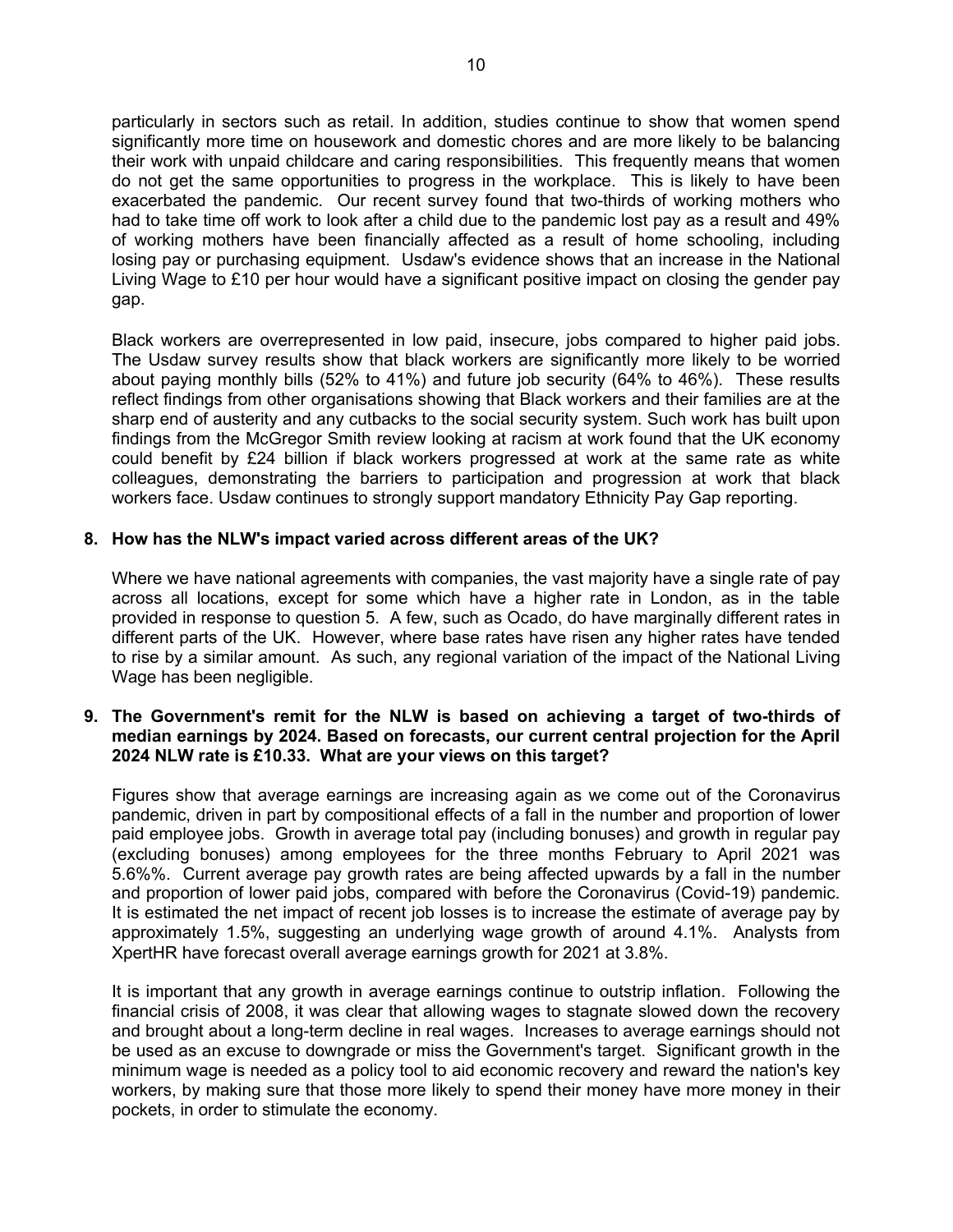Low paid workers in the UK need, and deserve, a higher rate of pay sooner than 2024. Usdaw's evidence demonstrates why the rate of the National Living Wage should be increased to at least £10 per hour for all workers.

#### **10. How have employers responded to the lowering of the NLW age threshold to 23?**

Usdaw believes that all staff should receive the same rate for their role, and that to pay young people less demeans the vital contribution they make to the industries they work in.

Since the lowering of the National Living Wage age threshold to 23, Usdaw has continued to work with employers to abolish discriminatory youth rates. In Poundland, as part of the 2021 pay deal, the Company removed their 21-24 year banding altogether, with all employees over 21 now paid a basic rate of £9 per hour. Similarly, Argos has removed all youth rates and in Tamworth Co-op all over-18s are now paid the National Living Wage.

The overwhelming majority of employers that Usdaw works with – across both grocery and nonfood retailers, manufacturing and distribution – already pay all their staff at or above the full rate, regardless of age. As many employers have already done away with age related pay bandings, this change has not had a significant affect for a whole range of employers.

#### **11. At what level should the NLW be set from April 2022? Our current central projection for the on-course rate is £9.42, with a likely range of 7 pence above or below this figure.**

In 2022, the National Living Wage needs to be raised at least in line with the planned trajectory towards 66% of median earnings. The Government's clear intention when introducing the National Living Wage was to significantly increase the value of the statutory minimum wage.

At the same time, the Low Pay Commission should acknowledge the changed world we are now in. The impact of any recommendation falls disproportionately on key workers who have been essential in getting us through the Coronavirus outbreak. It can no longer be acceptable that those workers who have ensured that the country has been able to get through the crisis are not paid a real Living Wage.

To resolve this, the Low Pay Commission should explore the possibility of an increase above the planned trajectory, to help address the very real need to fully recognise the contributions of all key workers.

Usdaw supports a National Living Wage of at least £10 per hour and urges the Low Pay Commission to make progress towards this target.

There is growing support for a minimum wage that takes into account the cost of living, and there is a real need for strong wage growth to stimulate the economy. We would like to see a commitment to widening the scope of the National Living Wage, with a view to including all workers irrespective of age.

Whilst we welcome the current progress of bringing the for NLW down to 23, our concern is that with every year that goes by, the current age structure is becoming more entrenched and the gap is not being closed.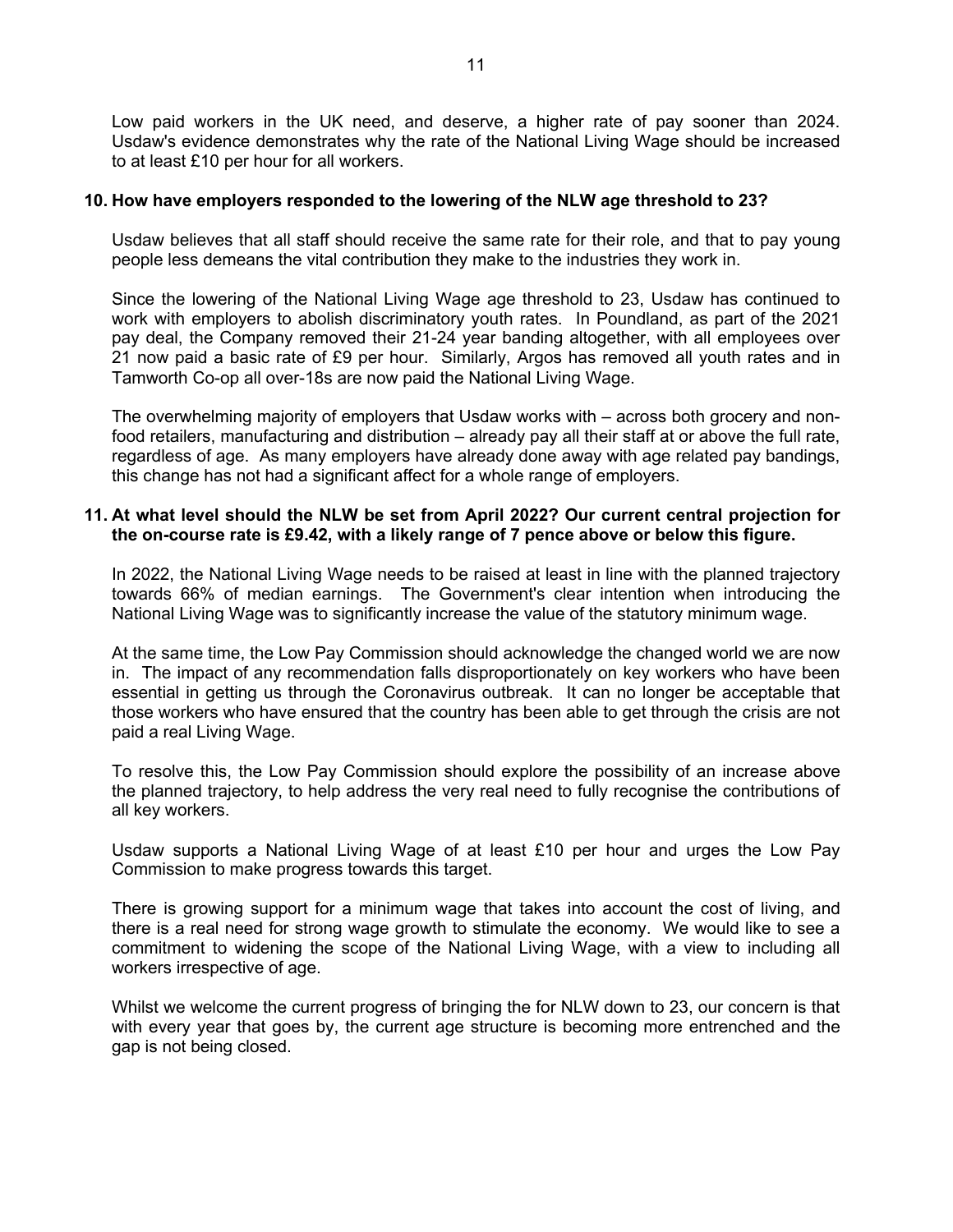## **Young People**

## **12. What do you think has been the effect of the minimum wage on young people and on their employment prospects?**

The Coronavirus pandemic and the tightening of the labour market has had a significant impact on young people and their employment prospects, but recent rises in the minimum wage have not. Even with the pandemic, by historical standards unemployment levels for young people remain low, showing that that there are no barriers to larger increases for young workers. Our experience shows that many of those companies which employ significant numbers of young people, especially across the Retail Sector, are able to do so whilst paying the full adult rate.

Usdaw remains of the view that there is no compelling evidence that higher pay rates for young people prove a barrier to their employment and that there is no evidence of a requirement for a differing pay rates. Where higher increases in the youth rate have been seen, such as the higher increases provided in 2018, Usdaw did not notice any negative impact on younger workers. Usdaw does not see any barrier to larger increases for age related rates.

In addition to low rates of pay, there is also a crisis of zero hours contracts and 'under-employment' for younger workers. Short hours or flexible contracts are very common in retail. Many workers are regularly working far more hours than they are contracted to, but the employer can just reduce them back down to contracted hours at any point. Our recent survey of our members on their living showed that those young workers (under 27) surveyed are significantly more likely to be underemployed, with 32% wanting more hours compared to 19% of all workers. As well as working with employers and the Low Pay Commission to improve workers' pay, Usdaw is campaigning for a minimum contract of 16 hours per week for everyone who wants it, as well as giving everyone who regularly work additional hours a contract that reflects their 'normal' working hours.

- **13. This year sees the creation of a new 21-22 Year Old Rate, which will remain in place until the NLW age threshold is lowered again to 21.** 
	- **To what extent will employers use the new 21-22 Year Old Rate?**
	- **At what level should it be set from April 2022?**
	- **When do you think the NLW age threshold should be lowered to 21?**
	- **What factors should we consider in making this decision?**

Usdaw believes that all staff should receive the same rate for doing the same job. No doubt some employers will raise cost as an issue when objecting to the proposal to pay all their adult staff the full wage for the job they are carrying out. Similar concerns were raised when the National Minimum Wage was first introduced in 1998 and when the National Living Wage was introduced in 2016.

History has shown that - despite the well publicised fears of employers – businesses have not collapsed and there is no clear evidence of job losses as a result of these measures. It is our view that the same will be the case when the age banding for the National Living Wage is reduced to 21.

We believe that the reduction in the age threshold to 21 should be introduced as soon as possible. The step to a 21-22 year old age banding should only be seen as an interim measure. The longer such a rate is in place, the more established it will become.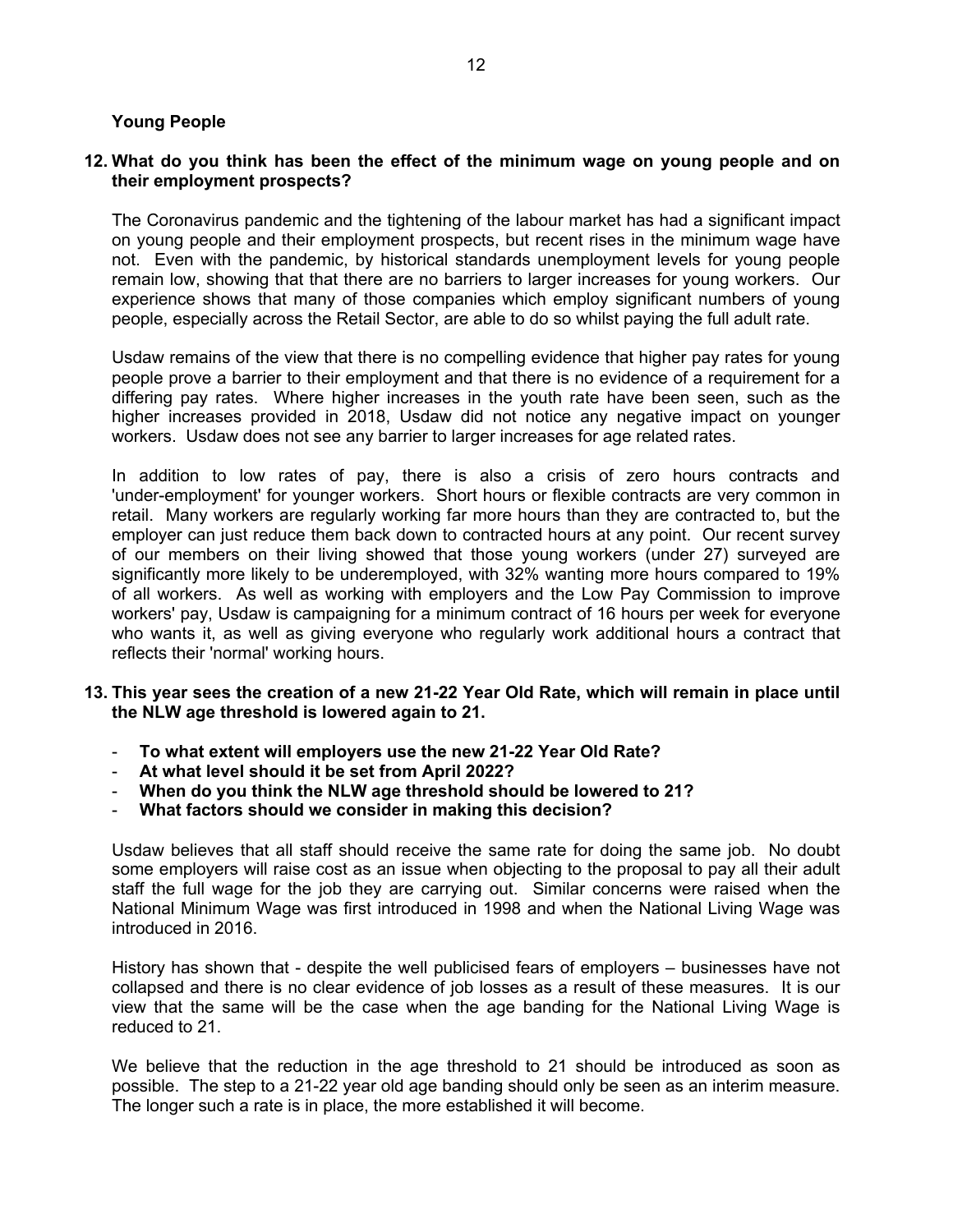Usdaw believes that the notion that all staff should receive the same rate for their role is basic fairness, and that to pay young people less demeans the vital contribution they make to the industries they work in. The current approach to incremental rates based on age, is overly complicated and the presence of age related bandings creates additional confusion for employers in keeping track of their employee's personal data or risk under paying a particular band of the National Minimum Wage.

Usdaw has worked hard to negotiate away lower age related pay rates across many of the companies we work with. For instance, in Poundland, as part of the 2021 pay deal, the Company removed their 21-24 year banding altogether, with all employees over 21 now paid a basic rate of £9 per hour. We do not expect any employers who do not discriminate pay based on age to look to alter their pay structure as a result of this change. Therefore, we do not see significant take up of the 21-22 Year Old Rate, especially as the rate has been clearly publicised as a temporary measure.

Usdaw believes that the 21-22 Year Old rate needs to be set as close to the full adult rate as possible. This will ensure a smoother transition to its eventual eradication and help to tackle unfair pay practices in the workplace.

## **14. At what level should each of the other NMW youth rates (the 18-20 Year Old Rate and the 16-17 Year Old Rate) be set from April 2022?**

The practice of paying young people less than older people for doing the same job is unfair, and demeans the role of young people in the workplace. The most sensible way to tackle this inequity is to start to close the gap between the different rates.

Applying the same per cent increase to all rates only widens the gap on a monetary basis.

This will not only further undermine the work of young people in the short term, it will also make it more financially painful for businesses when youth rates are finally abolished in the future. Therefore, Usdaw is calling for the Commission to recommend a greater increase to all youth rates than the current projection, as a step towards their eradication.

# **Apprentices**

#### **15. What is the outlook for the recruitment and employment of apprentices?**

Usdaw supports apprenticeships and continues to work with a range of employers to broker new schemes. However, we firmly believe that the apprenticeship rate needs to be addressed. The majority of apprenticeships undertaken by Usdaw members are Level 2, although apprenticeships are available up to and including Level 7, which is the equivalent to a postgraduate qualification.

Providing recognised workplace training is something that is of benefit to workers – both young workers and existing staff. In many of the companies we deal with, apprentices are paid the full rate for the job while they are training.

Usdaw sees the apprenticeship rate as a historical anomaly which no longer belongs in the workplace. Even with the relatively higher increase in 2021 compared to other rates, a rate of £4.30 an hour is simply unacceptable and this needs to be urgently addressed. Across Usdaw's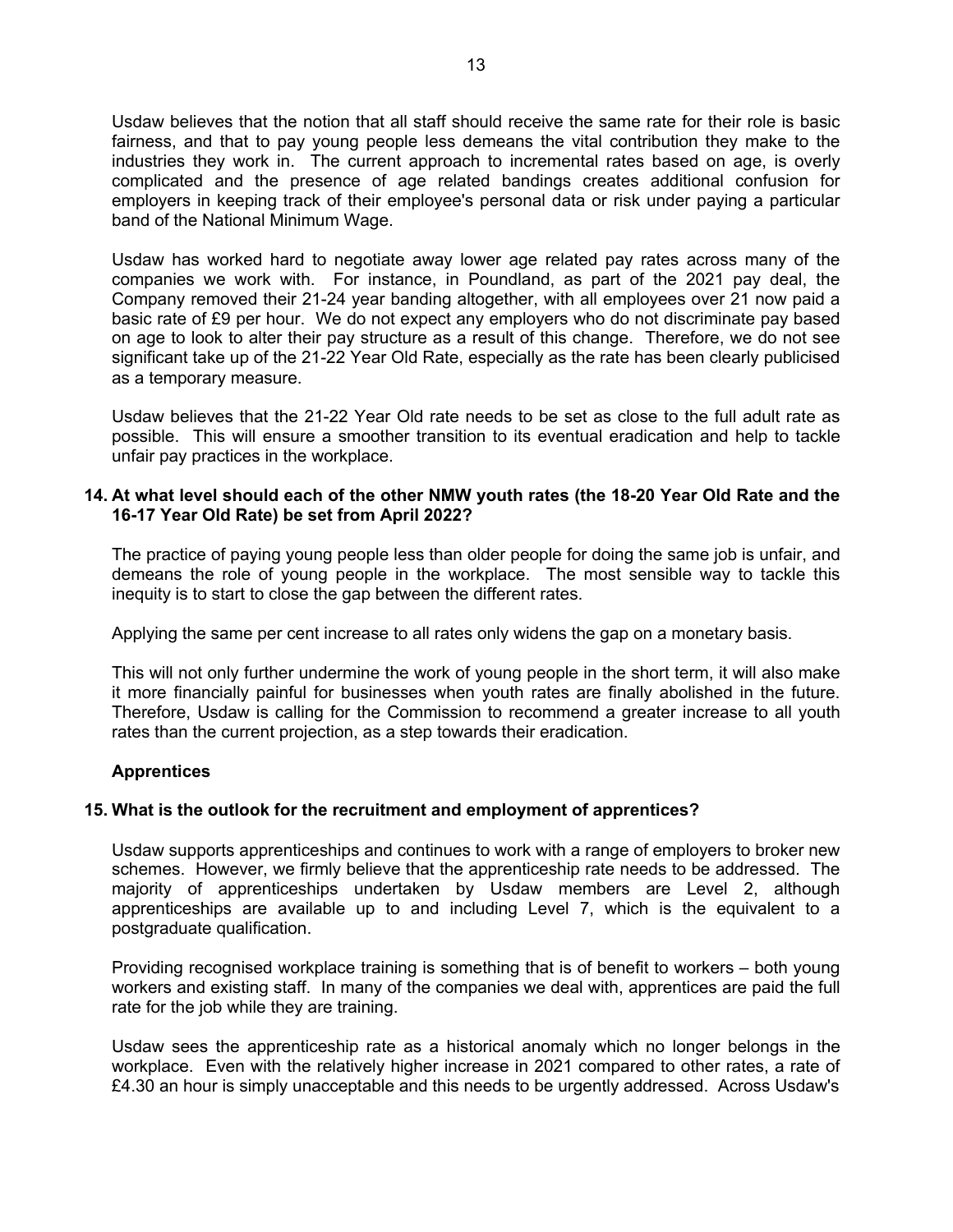agreements, we are not aware of any employers utilising the apprenticeship rate. Where employers have commenced negotiations around trying to start apprenticeship programmes based on the apprenticeship minimum wage, it has quickly become clear that they would struggle to recruit the correct calibre of staff at the rate.

The rate was introduced to provide a financial incentive for employers to offer apprenticeship programmes. This financial incentive has now been wholly overtaken by the provision of the Apprenticeship Levy which provides significant funds to encourage employers to offer apprenticeship programmes.

Usdaw policy calls for all workers, irrespective of age or apprenticeship status, to be paid a minimum of £10 per hour.

#### **16. What have been the impacts of recent increases in the Apprentice Rate?**

Usdaw does not have experience of employers utlising the Apprenticeship Rate.

## **17. At what level should the Apprentice Rate be set from April 2022? Should we go ahead with our intention to equalise the rate with the 16-17 Year Old Rate next year?**

Usdaw wholeheartedly supports this response, as an important step towards abolishing an apprenticeship rates and youth rates altogether. The equalisation of these two rates would go some way towards making the system fairer and ensuring that apprenticeships are seen as a viable option for workers from all walks of life.

Young people in particular are adversely affected by the apprenticeship rate, because, while all apprentices can be paid £4.30 for the first 12 months of their training, those aged under 19 can remain on that rate as long as they are in an apprenticeship. Young people are far more likely than their older colleagues to be paid the Apprenticeship Rate.

As noted above, Usdaw strongly believes that the rate of £4.30 per hour has no place in UK workplaces in 2021. We call for all workers – irrespective of age – to be paid a minimum wage of at least £10 per hour, but in the immediate term, the apprentice rate must be abolished, and the 16-17 year old rate must be paid as a minimum.

#### **Compliance and Enforcement**

#### **18. What issues are there with compliance with the minimum wage and what could be done to address these?**

Usdaw notes the recent Government announcing regarding a new workers' rights watchdog to take over responsibility for enforcing the minimum wage, as well as for tackling modern slavery, by combining the Gangmasters and Labour Abuse Authority, the Employment Agency Standards Inspectorate and HMRC's National Minimum Wage Enforcement into a single enforcement body. Whilst accepting there may be advantages to having a single enforcement body and whilst acknowledging that any action to ensure rigorous enforcement of the minimum wage is welcome, the fact there is no timetable for this or any extra funding is extremely disappointing. This is particularly the case given the limited resources of HMRC and the complex set of challenges it faces, as identified by the Low Pay Commission itself in its Non Compliance and Enforcement reports. The new body announced by the Government gives no extra protection for workers and represents a missed opportunity to break new ground with regards to compliance and enforcement.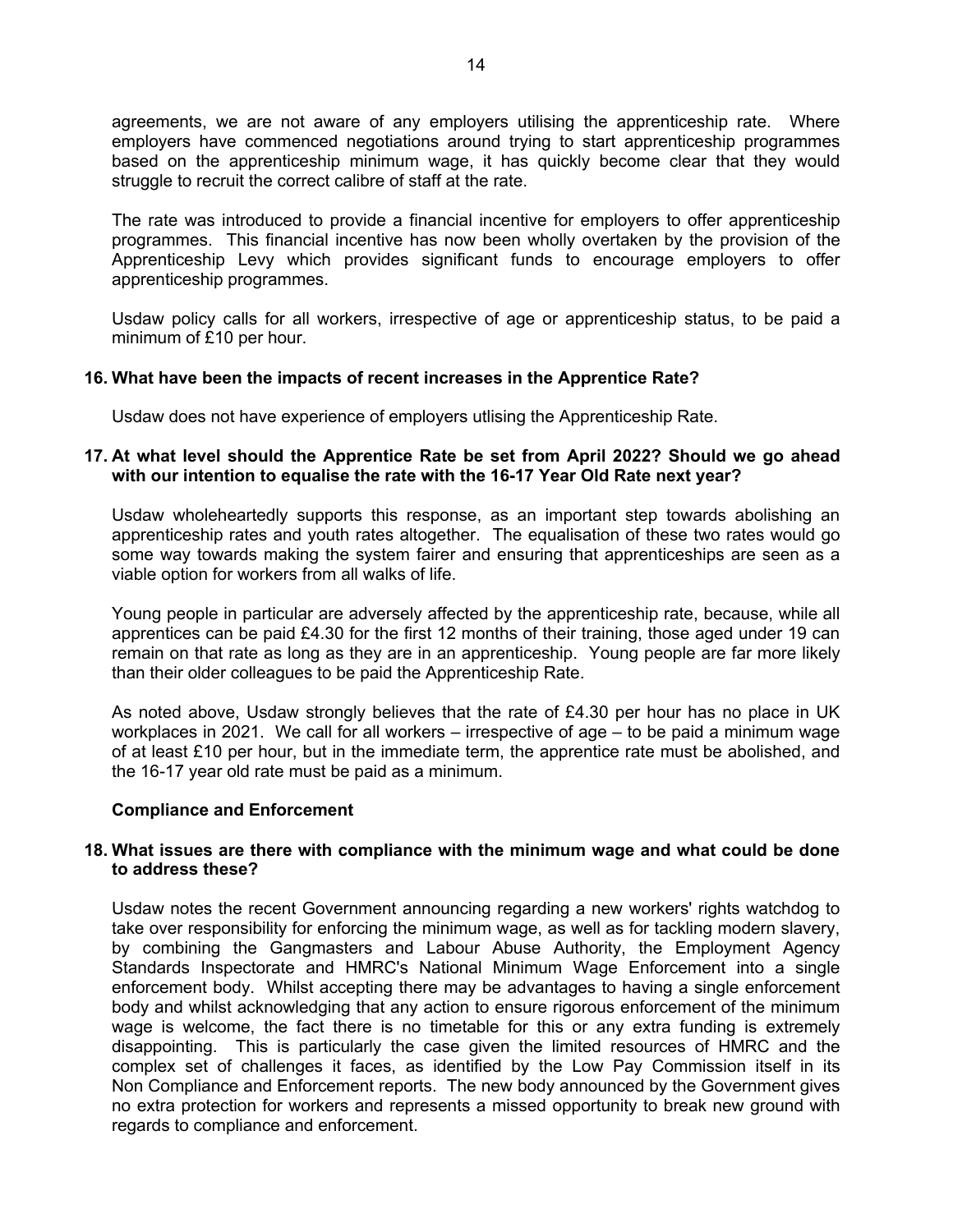Compliance issues continue to be significant. The relatively low gap between pay rates and the legal minimum amongst some of the employers we deal with has resulted in significant risks around non-compliance, for instance with salary sacrifice schemes. Usdaw believes there is a growing problem with underpayment of the National Minimum and National Living Wage rates. As a result of the Coronavirus pandemic, many workers on furlough were paid below the level of the minimum wage. Excluding furloughed employees on reduced rates of pay, the provisional ONS data estimates that 752,000 jobs were paid below the hourly minimum in 2020, significantly above the estimated 424,000 in 2019.

Usdaw's main concerns around compliance are as follows:

## • **Prosecutions and Penalties**

Usdaw believes that a clear strategy for prosecution in the worst cases of non-compliance needs to be adopted. The extremely low number of criminal prosecutions (15 since 2007) may well be motivated by pragmatic reasons (for instance the speed of receiving arrears, and providing value for taxpayers' money), but it does not send out the right message to employers. Where there has been a deliberate failure to pay staff their legal entitlement, and there is a good chance that a prosecution would have a successful outcome, prosecutions ought to be pursued. This would demonstrate to employers and to workers that the rights of low paid workers are to be taken seriously.

Where there has been a clear and deliberate failure to pay an increase on time, Usdaw believes that the employer should face a fine, even if they have self-corrected before the investigation begins. While self-correction could be considered as mitigation, it should not automatically preclude HMRC from imposing any fine.

Usdaw believes that workers who are underpaid should not only be entitled to arrears, but also to compensation. Currently there is no right to any compensation for the delay in receiving the pay that they are legally entitled to. An individual can demand compensation for distress and inconvenience caused by, for example, an unfair bank charge, but would not receive any such payment where their employer has failed in one of its most basic duties towards them. Requiring employers to pay compensation in such cases would go some way to redressing the power imbalance for low paid workers and demonstrate that minimum wage compliance is a serious issue. It would also act as a further incentive for employers to get it right in the first place.

Usdaw would also like to see consideration given to an interim relief provision, similar to that available under s128 (1) of the Employment Rights Act. If an employer is wilfully underpaying the National Minimum Wage, the individual should be entitled to an expedited decision to be granted the correct rate of pay pending the findings of a full investigation. Any full investigation must have the power to levy significant fines and compensation as outlined above.

Whilst BEIS has increased the funding for promoting compliance and enforcement of the National Minimum Wage, in reality, civil penalties recouping wages lost are still by far the most common way cases are settled. More needs to be done to prosecute those who willfully ignore the National Minimum Wage legislation by ignoring minimum wage increases. Simply put – if employers are allowed to get away with it, they will continue to do it. Employers must face criminal prosecution for the illegal underpayment of wages.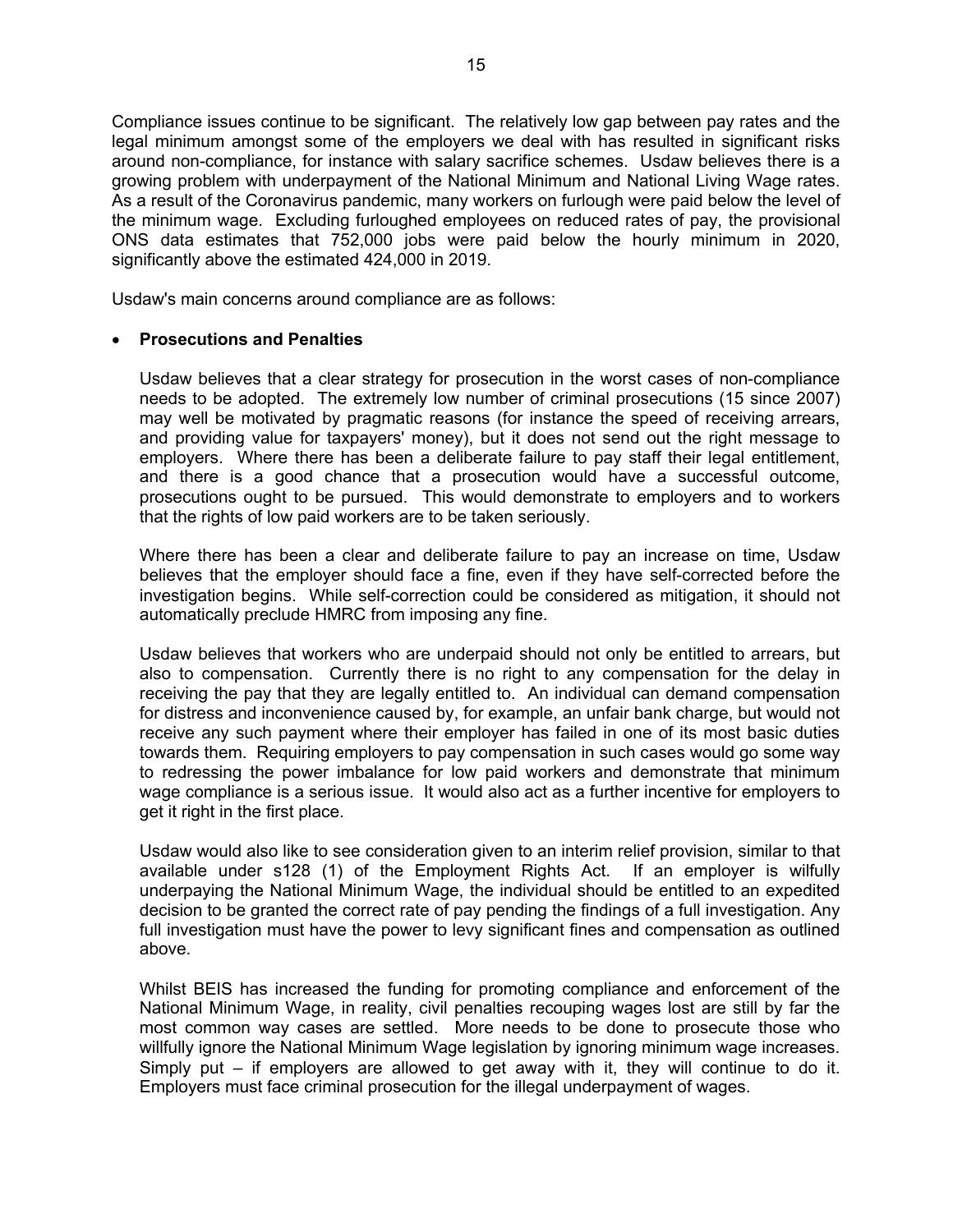#### • **Short-term lack of compliance**

Usdaw receives numerous queries from members who are facing a short-term underpayment of the National Minimum Wage. Usdaw members report employers, frequently, and typically as a decision of local management, habitually underpaying workers for additional hours in an effort to meet operational budgets. Such underpayments will normally be rectified in the following pay reference period, which for retail workers is typically four weeks. Such issues cause distress and financial hardship for low paid workers who are frequently reliant on such additional hours.

Where employers are able to fix the error in the next pay period there is not enough time to bring enforcement proceedings, and there are no legal penalties imposed. Usdaw believes that employers should face enforcement proceedings where they allow continued payroll processes which regularly result in employees facing an underpayment of the National Minimum Wage and even all wages due. Where an employer fails to implement an immediate, permanent fix to underpayment of the National Minimum Wage, fast-tracked enforcement proceedings should be possible, which should include financial recompense to the individual for the underpayment.

# • **Digital Payslips**

Despite moves to increase transparency of the information available on payslips, Usdaw members are increasingly finding it difficult to access and verify information regarding how their wages have been calculated. In recent years, many employers have moved away from paper based payslips and instead provide electronic payslips. As a result of privacy requirements around such a move, electronic payslips typically sit behind a protected system which requires various passwords, identification verification and computer know-how to be able to access.

Usdaw routinely provides training to members on this issue, mostly as a result of individuals finding it difficult to access their payslips or engage with other processes which their employer has moved online. Where we have recognition, and an organised membership, Usdaw is able to help our members overcome the problems presented through increasing digitalisation.

Usdaw believes that a piece of work examining the impact around recent changes to payslips would be valuable in examining the understanding employees have of minimum wage requirements.

#### • **Complex Pay Arrangements**

Across a range of Usdaw agreements, the total rate of pay for an individual is made up of a variety of complex payments for individual factors. For example, individuals may be paid a basic hourly rate along with numerous entitlements to varying bonus payments depending on the specific work done at any time, payments related to unsociable shift patterns, historical 'red-circled' payments based on outdated agreements, consolidated payments in respect of previous bank holiday premium entitlements and one of a number of different overtime rates dependant on the hours at which overtime is worked. These issues are often exacerbated by complex payroll arrangements, with sometimes two or event three payroll systems being utilised within one company.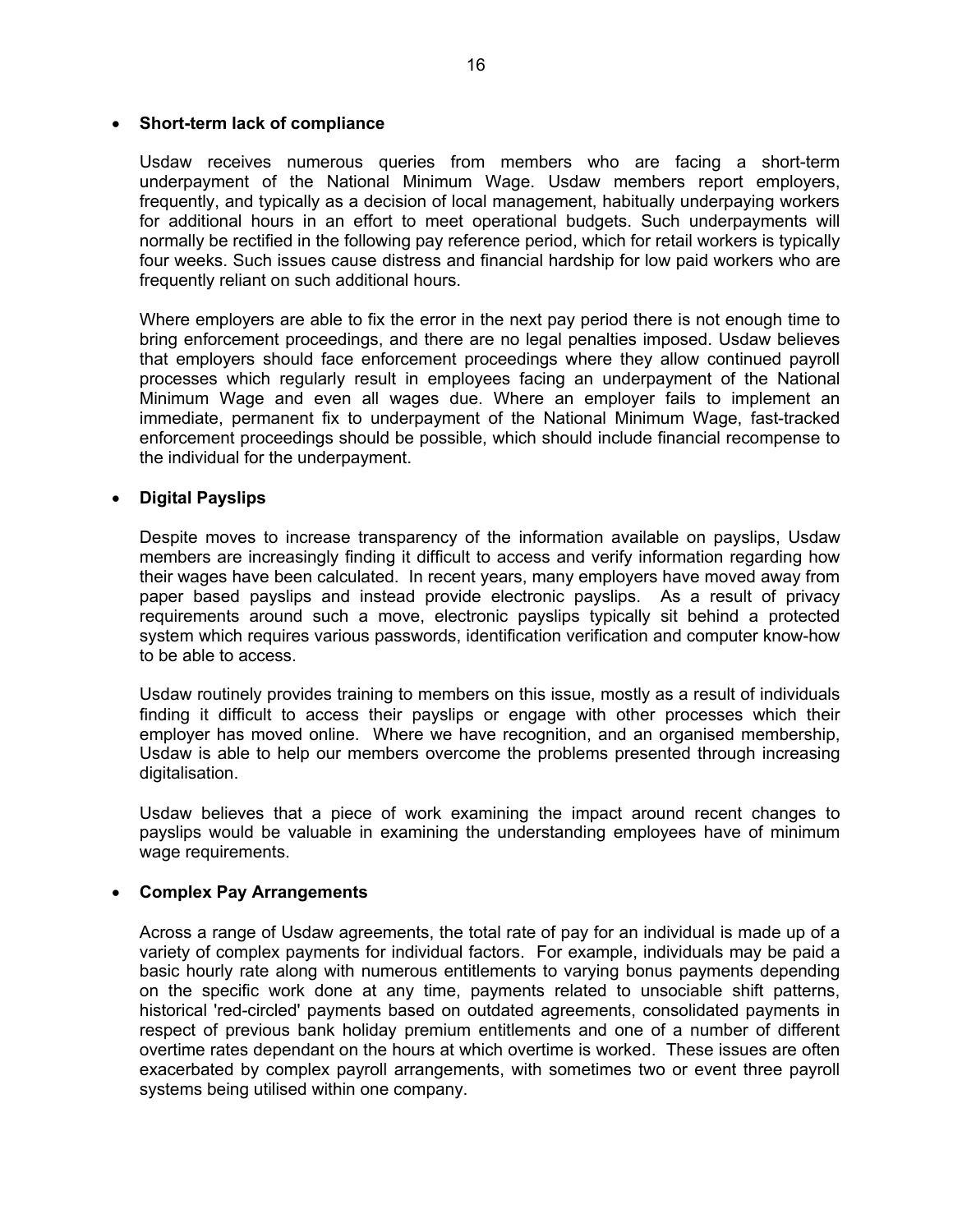Unfortunately, employees continue to experience difficulties in gaining information on how their wages are calculated. As such, it is incredibly challenging for the employee to determine if they are being paid the National Minimum Wage meaning that the regulations are not entirely enforced. Usdaw welcomes the requirement for employers to list details of paid hours worked on the payslip. In addition to this, we believe that there should be work done to raise awareness of an individual's right under Section 10 of the National Minimum Wage Regulations to access their pay records.

## • **Working Unpaid Hours**

There have been some cases of large retail employers expecting their workers to be on-site and engaged in activities outside of their paid hours, which have resulted in non-payment of the National Living Wage or National Minimum Wage. These activities have included security procedures (staff searches), and staff briefings.

There is further risk in retail of under-payment where staff are required to stay behind to 'cash up' or to lock up the premises, and where deductions are made for unpaid breaks which have not actually been taken. Even outside of minimum wage compliance, such behaviour is clearly poor practice and should be dealt with by accurate recording of hours and adequate staffing levels, both of which are issues that we would raise with employers as a matter of course. Our concern is that in non-unionised workplaces there is little monitoring of such practices and vast potential for under-payment. We therefore believe that continued targeted enforcement in the Retail Sector should be made a priority, along with an awareness campaign about the importance of accurately recording hours, aimed at both employers and employees in the Retail Sector.

# • **Making a Complaint**

Figures show that the number of workers making a complaint increased significantly as a result of the introduction of the online reporting form in 2017/18, but have since fallen and continue to fall. Workers need to have confidence in the process. Continued close working with trade unions on reinforcing routes for complaints and building understanding amongst workforces is clearly crucial.

# • **Pay Reference Periods**

In cases where the next pay reference period falls at the end of April, workers are losing out on their pay increase for several weeks. We believe that this is an unfair loophole and needs to be addressed so that workers are entitled to receive the uprated minimum rate backdated to the control of the control of the control of the control of the control of the control of the control of the control of the control of the control of the control of the control of the control of the control of

1 April, regardless of their employer's pay schedule.

#### **19. What comments do you have on HMRC's enforcement work and the guidance available to employers?**

Usdaw accepts that the reduced number of investigations and contacts over the last year can be directly attributed to the impact of the Coronavirus and that, in the context of the pandemic, it made sense for HMRC's enforcement work to focus on targeted efforts. Updates to the minimum wage calculator and the work of the promote team in signposting guidance, help and